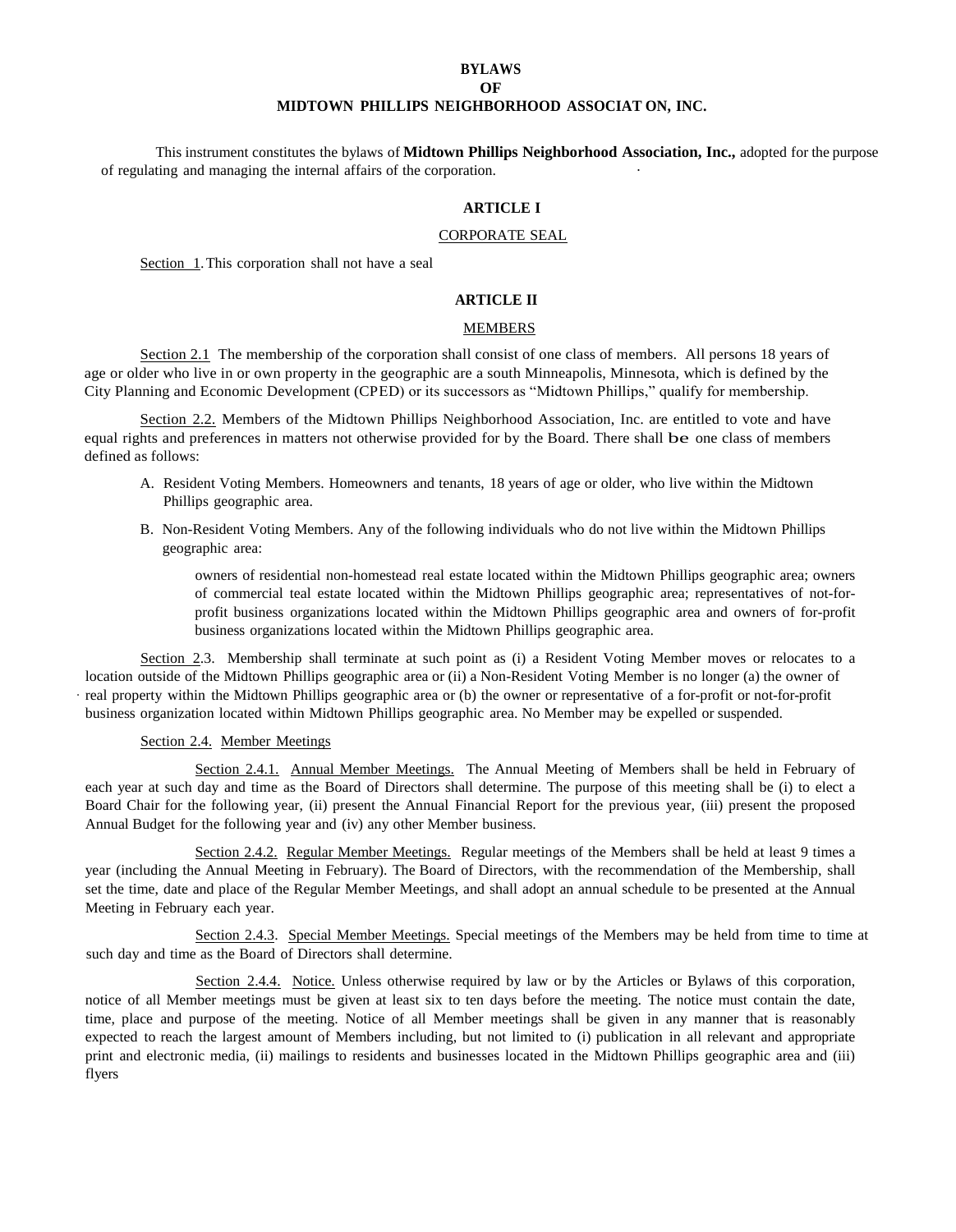Section 2.4.5. If a regular meeting of the Members has not been held during the preceding six (6) months, at least twenty (20) Members with voting rights may demand a regular meeting of the Members by written notice of demand given to the President or the Treasurer of the Corporation. Within thirty (30) days after receipt of the demand, the Board shall cause a regular meeting of Members to be called and held on notice no later than forty-five (45) days after receipt of the demand at the expense of the corporation.

Section 2.5. Quorum. Unless otherwise provided by law or by these Bylaws, a quorum for a meeting of Members is a minimum number of three. In addition, no vote shall be deemed valid unless at least sixty percent (60%) of those eligible to vote at any meeting are Resident Voting Members.

Section 2.6. Majority Vote. Except where a larger portion or number is required by law or by these Bylaws, the Members may take action by the affirmative vote of a majority of the Members present at a duly held meeting.

Section 2.7. One Vote Per Member. Each Resident Voting Member shall be entitled to one vote on any matter property presented to the Members. Non-Resident Voting Members shall have one vote representing all of the properties or businesses under common ownership or control located in the Midtown Phillips area. Non-Resident Members shall designate one person as a voting representative. No Member shall have more than one vote. Voting by proxy shall not be permitted.

Section 2.8. Open Meetings. All meetings of the Corporation are open to the public. No one shall be asked to leave a meeting except for provisions of the State Data Privacy Law.

Section 2.9. Conflict of Interest. The Secretary will record all votes abstaining because of Conflict of Interest, the name, address of the person so abstaining and the reason for the conflict of interest. Persons with a Conflict of Interest shall not participate in the discussion or vote on the question at hand. They may, however, make presentations and answer questions asked of them by the Members of the Board of Directors.



## BOARD OF DIRECTORS

Section 3.1. Board of Directors. The business and charitable affairs of the corporation shall be managed by or under the direction of a Board of Directors elected by the Members. The Board of Directors shall consist of Members and shall include (i) one (1) chair (the "chair), (ii) four (4) at large positions (the "At Large Directors"); and (iii) six (6) Directors elected to represent each of the six (6) districts within the Midtown Phillips boundaries (the "District Representatives"). In addition the chairs of the corporation's Task Forces, Committees and Working Groups, shall become members of the Board of Directors, up to a total of two (2) positions. The number of positions on the Board of Directors shall be no less than five (5) and not more than thirteen (13).

Section 3.2. Chair. The Chair shall be elected by the Members at the Annual Meeting by a majority vote of the Members in attendance at that meeting. The Chair shall preside over all Member and Director Meetings. The chair shall also act as the President of the corporation. The Chair shall serve for a term of one year. The Chair candidate receiving the most votes cast at the Annual Meeting shall be elected.

Section 3.3. At Large Directors. There shall be four (4) At-Large Directors. Each At-Large Director shall serve for a two-year term. However, at the first election following the adoption of these bylaws, two of the At-Large Directors shall be elected to and serve for a term of only one year. Thereafter, all terms for At-Large Directors shall be for two years.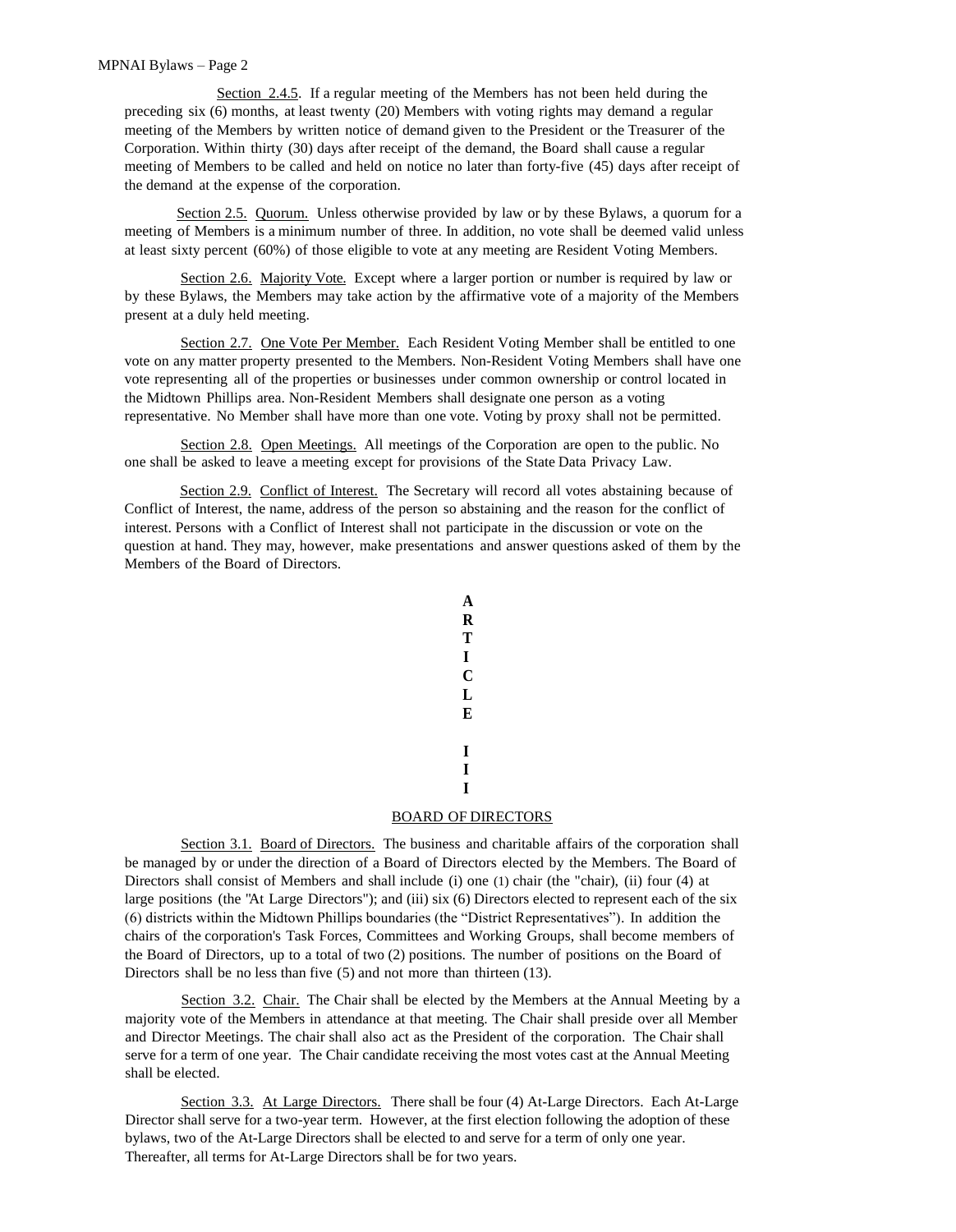Section 3.4. District Representatives. Six (6) Board Members shall reside in and be selected from the following districts:

(1) Chicago Avenue on the West; 24th Street on the North; 11th Avenue (both sides) on the East; and 26th Street on the South;

(2) 12th Avenue (both sides) on the West; 24th Street on the North; Bloomington Avenue on the East; and 26th Street on the South;

(3) Chicago Avenue on the West; 26th Street on the North; 11th Avenue (both sides) on the East; and 28th Street on the South;

(4) 12th Avenue (both sides) on the West; 26th Street on the North; Bloomington Avenue on the East; and 28th Street on the South;

(5) Chicago Avenue on the West; 28th Street on the North; 11th Avenue (both sides) on the East; and Lake Street on the South;

(6) 12th Avenue (both sides) on the West; 28th Street on the North; Bloomington Avenue on the East; and Lake Street on the South.

MPNAI Bylaws – Page 3

Each District Representative shall serve for a two-year term. However, at the first election following the adoption of these bylaws, each of the Representatives of odd-numbered districts shall serve for a term of only one year. Thereafter, all terms for District Representatives shall be for two years.

Each District Representative shall be elected by the Resident Voting Members present at the Annual Meeting that live within that District. The District Representative candidate receiving the most votes within each District shall be elected to the Board of Directors.

Section 3.5. Task Force. Committee and Working Group Directors. The Task Force, Committee and Working Group directors shall be the elected chairs of the various Task Forces, Committees and Working Groups established by the Corporation through itsregular Member meetings. In the event that the corporation establishes more than two (2) Task Forces, Committees and Working Groups (in the aggregate), such Directors shall be the two (2) chairs of the Task Force, Committee and Working Groups which have existed as part of the corporation for the longest duration. Task Force, Committee and Working Group Directors may be added at any time during the year. However, their terms are up at the end of each year with the opportunity to be reelected for addition term(s). However, no Task Force, Committee or Working Group Director may serve more than three contiguous terms.

Section 3.6. Quorum. At all meetings of the Board of Directors a majority of the directors then in office shall be necessary and sufficient to constitute a quorum for the transaction of business.

Section 3.7. Majority Vote. Except where otherwise required by law, the Articles or these Bylaws, the affirmative vote of a majority of the directors present a duly held meeting shall be sufficient for any action.

Section 3.8. Written Action. Any action required or permitted to be taken at a meeting of the Board of Directors may be taken by written action signed by the number of directors required to take the same action at a meeting of the Board of Directors at which all directors were present. The written action is effective when signed by the required number of directors, unless a different effective date is provided in the written action. When written action is taken by less than all of the directors, all directors shall be notified immediately of its text and effective date, except that failure to provide such notice does not invalidate the written action.

Section 3.9. Directors Meetings. The Board of Directors shallhave regularly scheduled meetings, at least quarterly, at such places and times as it shall establish by resolution. The annual meeting of the Board of Directors shall be held at suchtime and place as may be designated by resolution of the Board of Directors. Members may attend all Directors Meetings, however, only Directors shall be allowed to vote at such meetings.

Section 3.10. Resignation and Replacement of Directors.

Section 3.10. 1. Resignation of Directors. A director may resign at any time by giving written notice of his or her resignation to the corporation. The resignation is effective when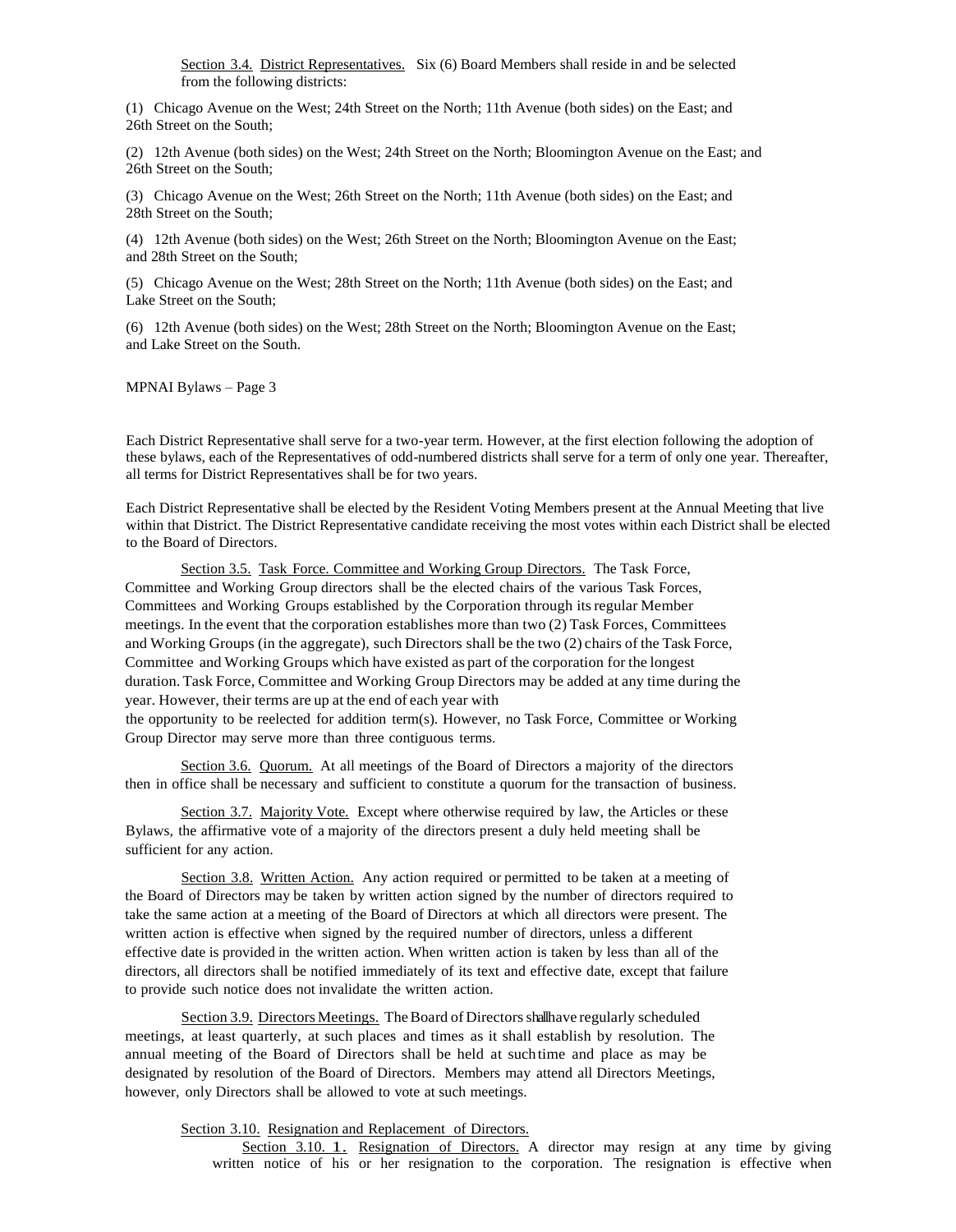received by the corporation, unless a later date has been specified in the notice.

 Section 3.10.2. Replacement of Chair. If the Chair resigns his or her position as director, they shall be replaced by a majority vote of the Members in a special Meeting of the Members.

 Section 3.10.3. Replacement of At Large Directors. If an At Large director resigns from the Board of Directors, he or she shall be replaced by a majority vote of the Members in a regularly scheduled meeting of the Members, orif needed, in a Special Meeting oftheMembers.

 Section 3.10.4. Replacement of District Representatives. If a District Representative resigns from the Board of Directors, he or she shall be replaced by a majority vote of the Resident Voting Members of that District in a regularly scheduled meeting of the Members, or if needed, in a Special Meeting of the Members.

 Section 3.10.5. Replacement of Task Force, Committee or Working Group Director. A Task Force, Committee or Working Group Director who has resigned from the Board of Directors shall be replaced by the Task Force, Committee or Working Group (i) from which this director was originally elected if such group is still in existence; (ii) with the concurrence of the Members at a regularly scheduled Member Meeting; and (iii) who did not serve as an At-Large Director during the previous twelve (12) months.

Section 3.11. Removal of a Director. A director may be removed from office, with or without cause, by the affirmative vote of a majority of the directors present at a duly held meeting; provided that not less than five (5) days' and not more than thirty (30) days' notice of such meeting stating that removal of such director is to be on the agenda for such meeting shall be given to each director.

MPNAI Bylaws – Page 4

Section 3.12. Special Meeting of the Board of Directors. Special meetings of the Board of Directors may be called at any time upon req uest of the Chair or any two (2) directors, provided that any such request shall specify the purpose or purposes for the meeting. The Chair shall set the date for the special meeting within three (3) working days of making or receiving such a request and shall give not less than five (5) nor more than thirty (30) days' written notice of the time, place and purpose of such special meeting.

Section 3.13. Waiver of Notice. Any director may execute a written waiver of notice of any meeting required to be given by statute or by any provision of these Bylaws either before, at or after that meeting, and such waiver when signed and filed as hereinafter provided shall be equivalent to notice. Such waiver shall be filed with the Secretary, who shall enter it upon the minutes or other records of that meeting. Appearance at a meeting by a director shall be deemed a waiver of notice thereof, unless the appearance is solely for the purpose of asserting the illegality of the meeting.

Section 3.14. Meeting Place. The Board of Directors may hold their meetings at such places as a majority of the directors then in office may from time to time appoint. Upon failure to appoint any other place, such meetings shall be held at the registered office of the corporation.

Section 3.15. Notice. Whenever, under the provisions of these Bylaws, notice is required to be given to any director, it shall be construed to require personal notice, but such notice may be given in writing by mail by depositing it in a post office or letter box within the State of Minnesota, in a post-paid, sealed wrapper addressed to such director or committee Member at his or her last known address; or by prepaid telegram, telegraphic letter or e-mail addressed to such director similarly addressed, and such notice shall be deemed to have been given at the time when thus mailed, deposited in the telegraph office or sent via e-mail.

Section 3.16. No Compensation. Directors shall not be compensated for their duties as directors, except that directors may be reimbursed for expenses incurred on behalf of the corporation.

## **ARTIICLE IV**

## **OFFICERS**

Section 4.1. The officers of the corporation shall be a President, a Secretary, a Treasurer, and such other officers as the Board of Directors may, from time to time, appoint.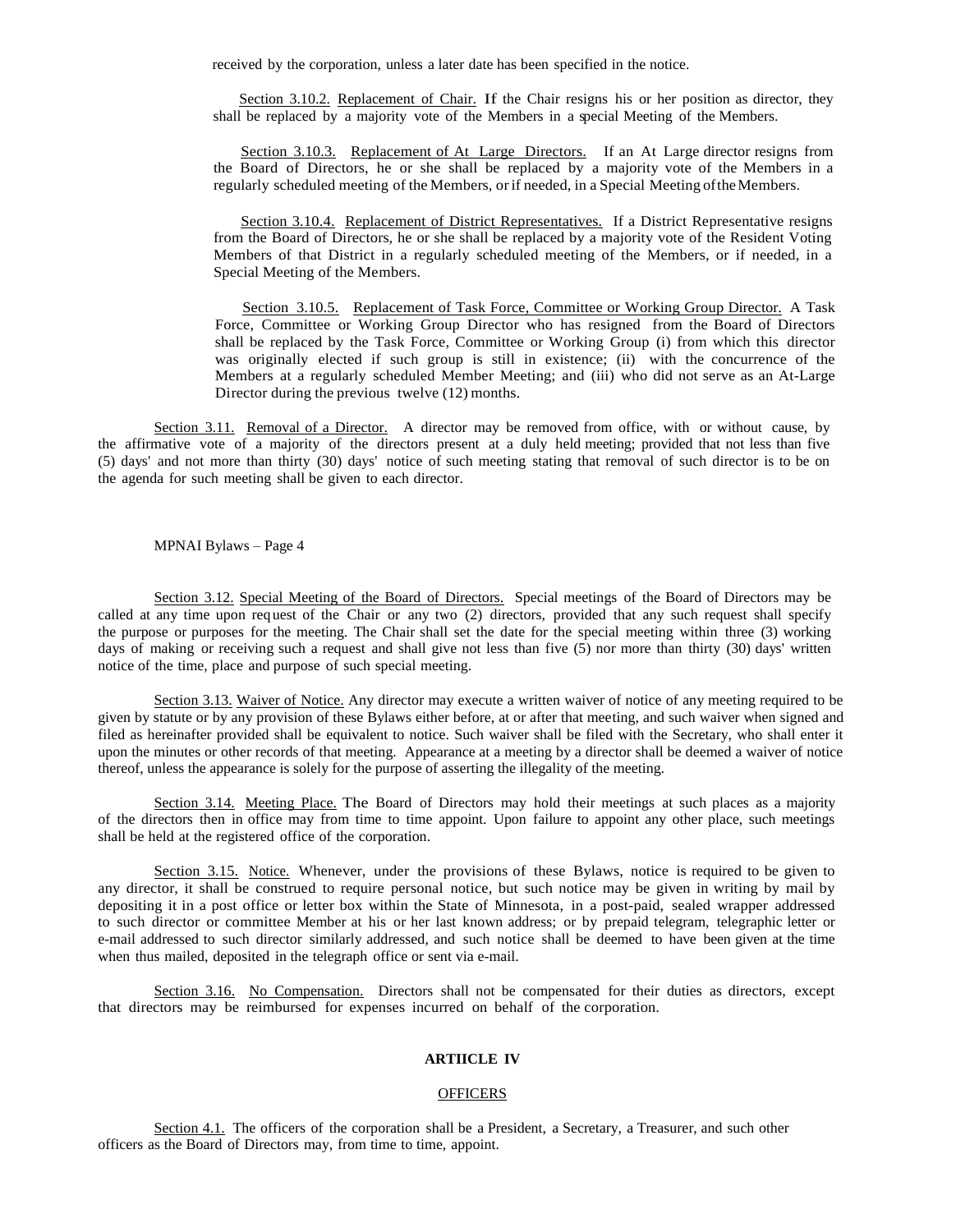Section 4.2. The duties of the officers of this corporation shall be:

- (a) President The President shall be the chief executive officer of the corporation and shall be responsible for the day-to-day operations of the corporation. In addition, he or she shall perform such other duties as may be determined from time to time by the Board of Directors. The President is also the Chair.
- (b) Secretary The Secretary shall attend all meetings of the Board of Directors and any committee thereof, and keep the minutes of such meetings, give notices, prepare any necessary certified copies of corporate records, and perform such other duties as may be determined from time to time by the Board of Directors.
- (c) Treasurer The Treasurer shall have charge of the corporate treasury, receiving and keeping the monies of the corporation, and disbursing corporate funds as authorized. The Treasurer shall perform such other duties as may be determined from time to time by the Board of Directors. Three signatures shall be required on all fiscal sign-offs, including payment of bills and signing of contracts: the Corporation 's President, the Corporation's Treasurer and one of the other Board of Directors members. Two signatures, the Corporation's President and the Treasurer's, shall be required on receipts of all funds, donations and contract monies acquired by the Corporation.

Section 4.3. Officers shall not be compensated for their duties as officers, except that officers may be reimbursed for expenses incurred on behalf of the corporation.

Section 4.4. The President (as Chair) shall be a member of the Board of Directors. All other officers may be but need not be members of the Board of Directors.

Section 4.5 An officer may resign at any time by giving written notice to the corporation. The resignation is effective without acceptance when the notice is given to the corporation, unless a later effective date is named in the notice.

Section 4.6. Any officer may be removed, with or without cause, by the affirmative vote of a majority of the directors present at a duly held meeting of the Board of Directors for which notice stating such purpose has been given.

Section 4.7. The Members of the Midtown Phillips Neighborhood Association, Inc., shall fill a vacancy in any office, other than President, because of death, resignation or removal with election at a regularly scheduled Membership meeting. Upon a vacancy of the office of President due to death, resignation or removal shall be filled in the manner described in Section 3.9.2.

MPNAI Bylaws – Page 5

#### **ARTICLE V**

## **COMMITTEES, WORKING GROUPS AND TASK FORCES**

Section 5.1. Committees, Working Groups and Task Forces. The Board of Directors may establish through the Midtown Phillips Neighborhood Association Inc.' s regularly scheduled Members meetings establish one or more Task Forces, Committees, or Working Groups to advise the Board as to various aspects of business of the corporation. As part of the creation of any Task Force, Committee or Working Group, the Members at a regularly scheduled Members meeting, shall direct the scope of the work and length of term, of the Task Force, Committee or Working Group.

Section 5.2. Membership. Membership on any Task Force, Committee or Working Group is purely voluntary in nature. Members shall serve on a desired Committee, Working Group or Task Force only upon approval of the Board of Directors. The Board of Directors shall determine the membership tenure for each Task Force, Committee or Working Group after receiving the recommendation from the Members meeting.

Section 5.3. Meetings/Attendance. Each Committee, Working Group and Task Force shall meet as often as deemed necessary by the members of the Committee, Working Group or Task Force to complete the work directed by the Board. Every member of a Committee, Working Group or Task Force is required to attend every scheduled meeting of that Committee, Working Group or Task Force. Unexplained absences from more than three (3) consecutive scheduled meetings will result in the automatic termination of Member's membership on the Committee, Working Group or Task Force. All meetings shall be open to all Members.

Section 5.4. Voting. All voting Members of the Corporation are allowed to vote at any meeting of a particular Task Force, Committee or Working Group.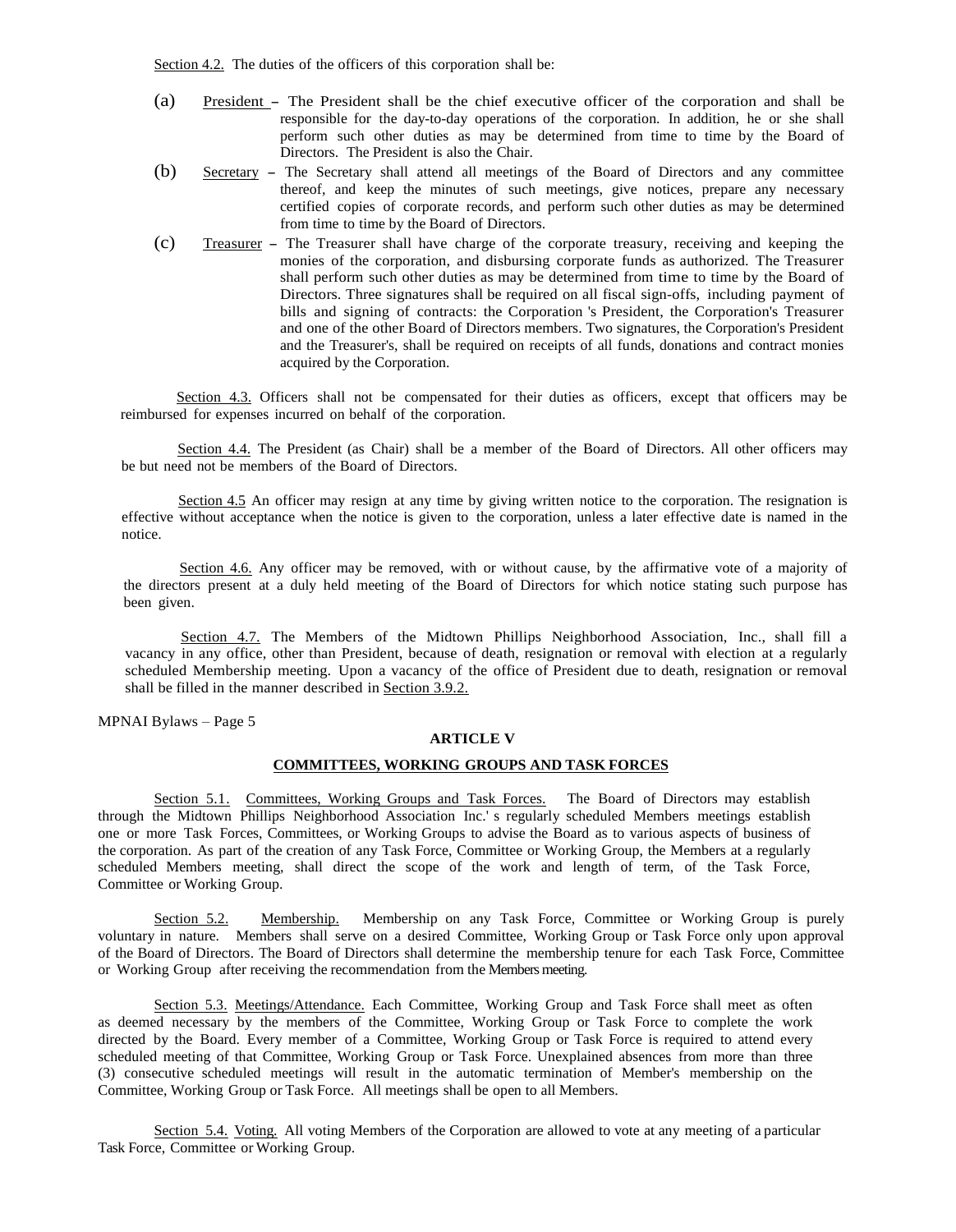Section 5.5. Chairs. Each Task Force, Committee, or Working Group shall elect a chair to (i) facilitate the meetings, (ii) coordinate the agenda, scheduling and notifications and (iii) sign documents on behalf of the Task Force, Committee, or Working Group except for fiscal payments of bills, signing of contracts and receipt of monies. All fiscal payments of bills, signing of contracts, and receipt of monies shall be delegated solely to the Corporation (see Section 4.2.c) The chair of a Task Force, Committee or Working Group shall serve for a term of one (1) year. No chair shall serve more than three contiguous terms.

# **ARTICLE VI**

#### STANDARD OF CARE AND DEALING WITH OTHER CORPORATIONS AND ORGANIZATIONS

Section 6.1. It is the responsibility of each officer and director of this corporation to discharge his or her duties as a director in good faith, in a manner the person reasonably believes to be in the best interests of this corporation, and with the care an ordinarily prudent person in a like position would exercise under similar circumstances.

Section 6.2. It shall be deemed a conflict of interest if any Resident Voting Member, Non-Resident Voting Member or any employee or Family Member (as hereinafter defined) of any such Resident Voting Member, Non-Resident Voting Member seeks to receive program funds, whether by means of a contract, grant, loan or similar agreement with the City of Minneapolis orthe corporation. For purposes of this section the term Family Member is defined to include the spouse, parents, children and spouses of children, brothers and sisters and spouses of brothers and sisters of the Member. If a conflict of interest is found to exist, the Resident Voting Member or Non-Resident Voting Member shall be prohibited from receiving program funds unless each of the following conditions are established:

- A. The applicant for program funds fully discloses the existence of an actual or potential conflict of interest;
- B. The applicant for program funds meets all applicable eligibility requirements established by the City of Minneapolis, the Neighborhood Revitalization Program and the corporation;
- C. The application is reviewed and acted upon in accordance with the guidelines and/or criteria of the program (i) under which the application is made and (ii) to which all other applicants are held;
- D. The applicant does not participate, in any manner, in the review of his or her own application; and
- E. The person or organization responsible for disbursement of program funds certifies that the applicant meets the disclosure requirements of this Section 6.2 and is otherwise eligible to receive program funds.

#### **ARTICLE VII**

#### FINANCE

Section 7.1. Any dues, contributions, grants, bequests or gifts made to the corporation shall be accepted or collected only as authorized by the Board of Directors.

MPNAI Bylaws – Page 6

Section 7.2. All funds of the corporation shall be deposited to the credit of the corporation under such conditions and in such banks as shall be designated by the Board of Directors.

Section 7.3. All contracts, checks and orders for payment, receipt or deposit of money, and access to securities of the corporation shall be as provided by the Board of Directors.

Section 7.4. The annual budget of estimated income, income expense and capital expense shall be approved by the Board of Directors.

Section 7.5. Title to all property shall be held in the name of the corporation.

Section 7.6. A summary report of the financial operation of the corporation shall be made by the Treasurer to the Board of Directors and the Membership of the Corporation at regularly scheduled meetings.

Section 7.7. The Board of Directors shall contract with a Certified Public Accountant to serve as "fiscal manager" of the corporation.